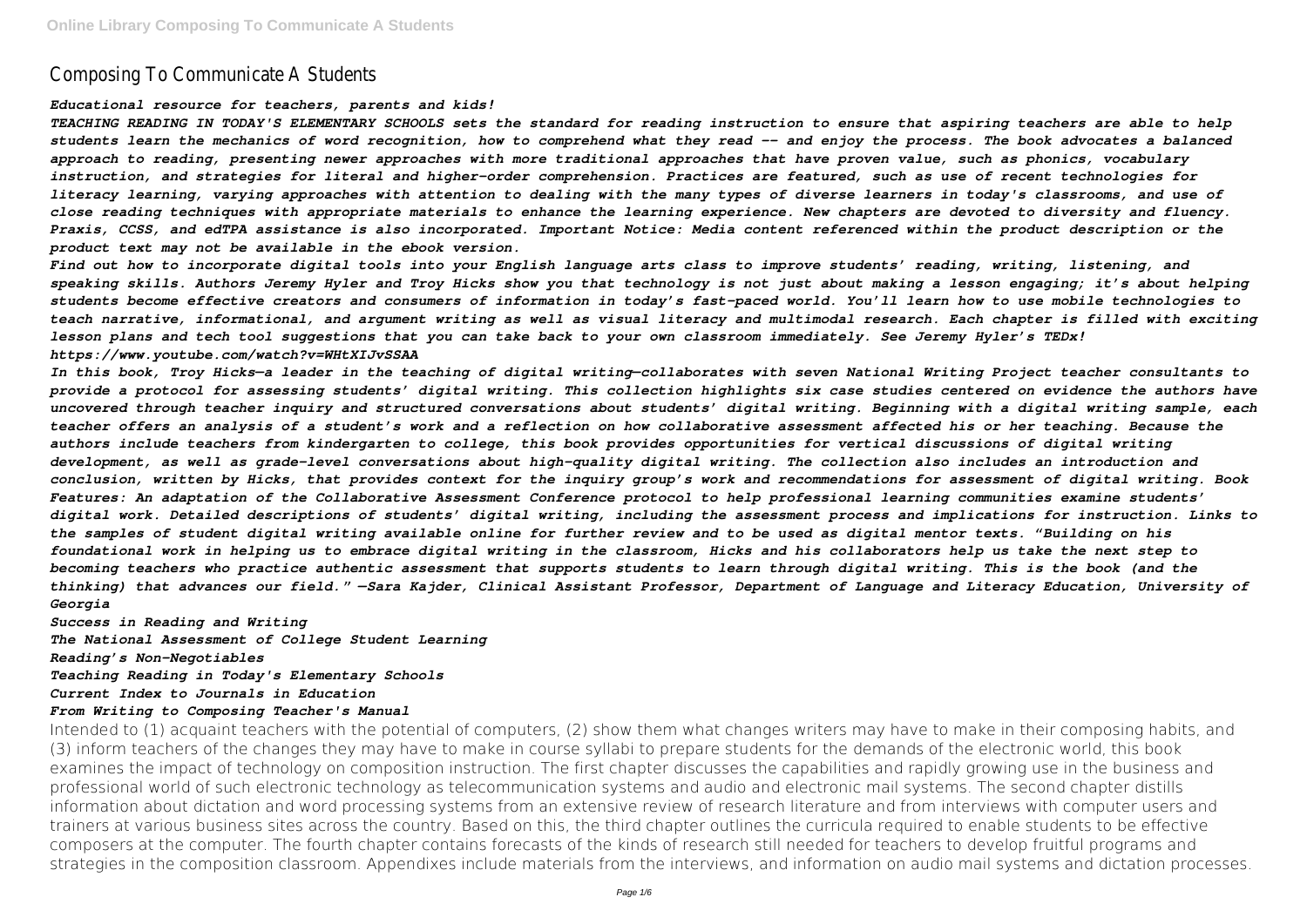## (HTH)

This is the first textbook to give equal attention to the intellectual, conceptual, and practical aspects of learning disabilities. Topical coverage is both comprehensive and thorough, and the information presented is up-to-date. Provides a balanced focus on both the conceptual and practical aspects of learning disabilities (LD)\*\*The research covered is far more comprehensive and of greater depth than any other LD textbook\*\*The work is distinctive in its treatment of such important areas as consultation skills and service delivery

Technology has changed communication drastically in recent years, facilitating the speed and ease of communicating, and also redefining and shaping linguistics, etiquette, and social communication norms. The Handbook of Research on Computer Mediated Communication provides academics and practitioners with an authoritative collection of research on the implications and social effects computers have had on communication. With 69 chapters of innovative research contributed by over 90 of the world's leading experts in computer mediated communication, the Handbook of Research on Computer Mediated Communication is a must-have addition to every library collection.

First Published in 1996. Routledge is an imprint of Taylor & Francis, an informa company.

A Journal for the Teacher of English Outside the United States

Assessing Student's Digital Writing

Composing to Communicate

Writing to Communicate 1

The Oxford Handbook of Deaf Studies in Literacy Writing to Communicate 2

*You're In Charge is designed for students who are already familiar with writing paragraph length compositions and rhetorical patterns, but need to master more complex skills for success in the academic and real world. You're In Charge ensures writing success for every student with help at every step of the composition process.*

*Education professionals interested in understanding student writing will want to read this book. It describes "Generous Reading," a novel method of approaching the writing of culturally and linguistically diverse students. This book addresses the increasing diversity present throughout schools across the U.S. and in other countries. Drawing from current research and theory in linguistics and composition, Spence has developed a way for teachers to tap into the cultural worlds of students and draw upon their linguistic understandings in order to help them improve their writing. The book is based on research projects conducted in the southwest and southeast regions of the United States. The chapters on language variation, culturally relevant instruction, and language transfer will also be of interest to writing teachers. Spence has presented the Generous Reading method across the nation and internationally where audiences have been eager to try out the methods in their classrooms with students of all ages. University professors have used Generous Reading in teacher education courses. This methodology has potential to change teachers' perspectives on student writing and illuminate writing strengths previously overlooked.*

*Over the past thirty years, the field of language learning strategies has generated a massive amount of interest and research in applied linguistics. Teaching and Researching Language Learning Strategies redraws the landscape of language learning strategies at just the right time. In this book Rebecca Oxford charts the field systematically and coherently for the benefit of language learning practitioners, students, and researchers. Offering practical, innovative suggestions for assessing, teaching, and researching language learning strategies, she provides examples of strategies and tactics from all levels, from beginners to distinguished-level learners, as well as a new taxonomy of strategies for language learning. In demonstrating why self-regulated learning strategies are necessary for language proficiency, Oxford integrates socio-cultural, cognitive, and affective dimensions, and argues convincingly for the need for conceptual cross-fertilization. Providing clear and concise explanations of the advantages and limitations of the different approaches, this book is full of practical value and theoretical insights. The book is designed to guide the reader with the use of a range of features, including: - key quotes and concept boxes - preview questions and chapter overviews - glossary and end-of-chapter further readings - sources and resources section*

*Teachers need guidelines from educational researchers about integrating collaboration and communication tools into their classrooms. This volume presents research on such collaborative technology as it augments and redefines academic learning environments. The studies included here illustrate how schools, teachers, and students are discovering, employing, and modifying numerous new computer conferencing and collaborating writing tasks and tools, and their effects on social interaction and resulting student learning. Documentation is given that will help teachers to make decisions that productively transform learning environments.*

*An Introductory Composition Course for Students of English*

*Create, Compose, Connect!*

*All Teachers Teach Writing*

*Practical Ideas for Teaching Writing as a Process at the High School and College Levels*

*How the New Technologies are Changing Writing*

*Writing Across the Curriculum*

*This unique collection considers the nature of writing groups inside and outside the academic environment. Exploring writing groups as contextual literacy events, editors Beverly J. Moss, Nels P. Highberg, and Melissa Nicolas bring together contributors to document and reflect on the various types* Page 2/6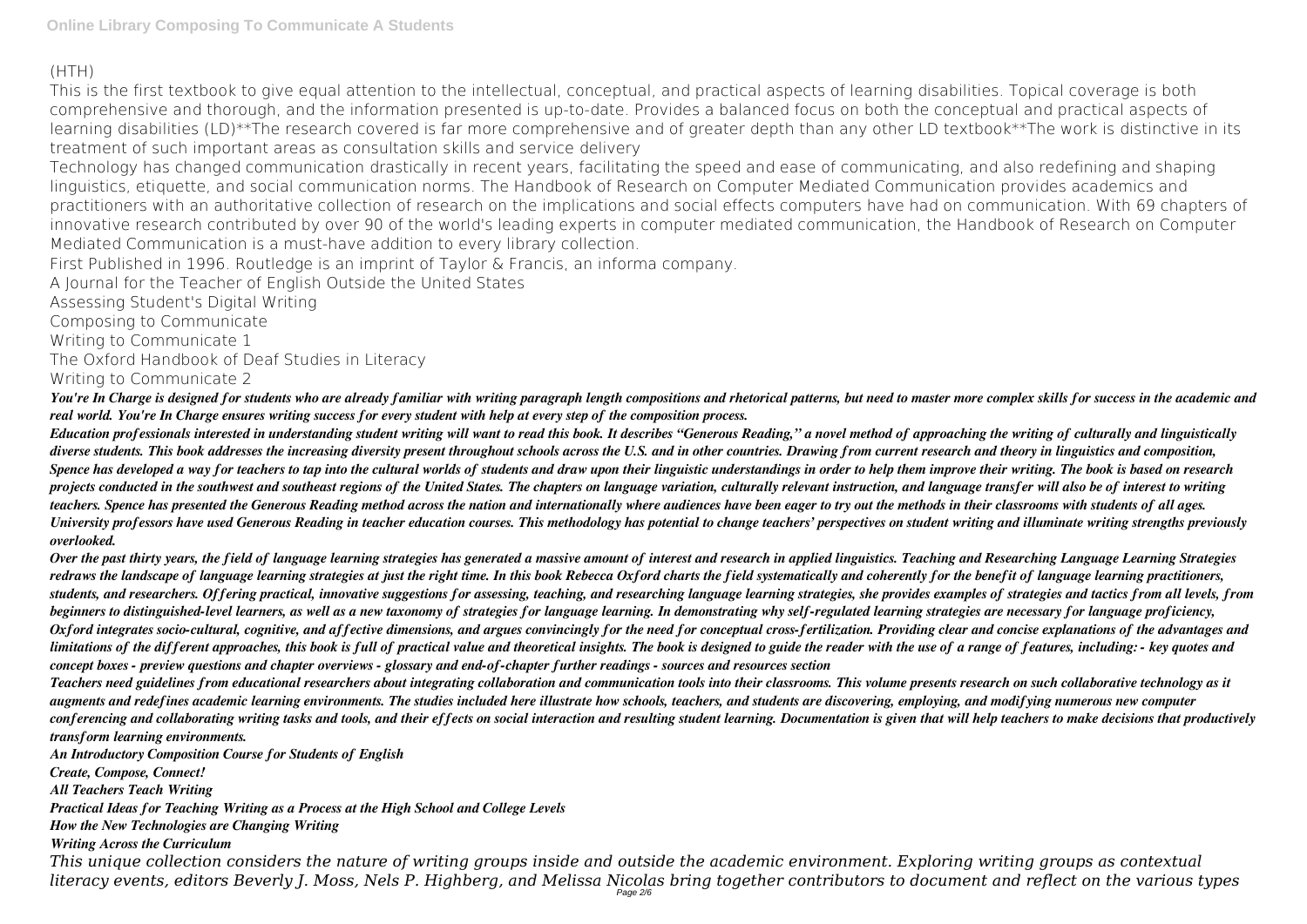*of collaborations that occur in writing groups in a wide range of settings, both within and outside the academy. The chapters in this volume respond to a variety of questions about writing groups, including: \*What is the impact of gender, race, and socioeconomic class on power dynamics in writing groups? \*When is a writing group a community and are all writing groups communities? \*How does the local community of a writing group impact the participation of group members in other local or global communities? \*How does the local community of a writing group impact the participation of group members in other local or global communities? \*What actions contribute to a strong community of writers and what actions contribute to the breakdown of community? \*When and for whom are writing groups ineffective? \*What is it about belonging to a community of writers that makes writing groups appealing to so many within and beyond the academy? Each chapter highlights how writing groups, whether or not they are labeled as such, function in various spaces and locations, and how collaboration works when writers from a variety of backgrounds with diverse interests come together. Writing Groups Inside and Outside the Classroom illustrates that writing groups outside of the academy are worthy of study and serve as important sites of writing and literacy instruction. Offering significant insights into the roles of writing groups in literacy and writing practice, this volume is appropriate for scholars and teachers of writing, rhetoric, composition, and literacy; for writing center administrators and staff; and for writing group participants. Arguing that students should be writing in math class, the author describes five types of writing assignments for math and presents student work to illustrate her approach and suggestions and tips for teachers.*

*Taking a close look at multimodal composing as an essential new literacy in schools, this volume draws from contextualized case studies across educational contexts to provide detailed portraits of teachers and students at work in classrooms. Authors elaborate key issues in transforming classrooms with student multimodal composing, including changes in teachers, teaching, and learning. Six action principles for teaching for embodied learning through multimodal composing are presented and explained. The rich illustrations of practice encourage both discussion of practical challenges and dilemmas and conceptualization beyond the specific cases. Historically, issues in New Literacy Studies, multimodality, new literacies, and multiliteracies have primarily been addressed theoretically, promoting a shift in educators' thinking about what constitutes literacy teaching and learning in a world no longer bounded by print text only. Such theory is necessary (and beneficial for re-thinking practices). What Multimodal Composing in Classrooms contributes to this scholarship are the voices of teachers and students talking about changing practices in real classrooms. The concept of writing as process has revolutionized the way many view composition, and this book is organized by the stages of that process. Each section begins with a well-known author presenting specific techniques, followed by commentaries which include testimonials, applications of writing techniques, and descriptions of strategy modifications all contributed by classroom teachers. The book includes the following sections and initial chapters: Section 1 (The Process): "Teaching Writing as a Process" (Catherine D'Aoust); Section 2 (Prewriting): "Clustering: A Prewriting Process" (Gabriele Lusser Rico); Section 3 (Prewriting in Different Subjects): "Prewriting Assignments Across the Curriculum" (Jim Lee); Section 4 (Showing, Not Telling): "A Training Program for Student Writers" (Rebekah Caplan); Section 5 (Using Cooperative Learning to Facilitate Writing): "Using Structures to Promote Cooperative Learning in Writing" (Jeanne M. Stone and Spencer S. Kagan); Section 6 (Writing): "Developing a Sense of Audience, or Who Am I Really Writing This Paper For?" (Mark K. Healy); Section 7 (Teaching Writing in the Culturally and Linguistically Diverse Classroom): "English Learners and Writing: Responding to Linguistic Diversity" (Robin Scarcella); Section 8 (Domains of Writing): "Teaching the Domains of Writing" (Nancy McHugh); Section 9 (Writing the Saturation Report): "Using Fictional Techniques for Nonfiction Writing" (Ruby Bernstein); Section 10 (Point of View in Writing): "A Lesson on Point of View...That Works" (Carol Booth Olson); Section 11 (Writing the I-Search Paper): "The Reawakening of Curiosity: Research Papers as Hunting Stories" (Ken Macrorie); Section 12 (Critical Thinking and Writing): "Reforming Your Teaching for Thinking: The Studio Approach" (Dan Kirby); Section 13 (Sharing/Responding): "Some Guidelines for Writing-Response Groups" (Peter Elbow); Section 14 (Reader Responses): "Dialogue with a Text" (Robert E. Probst); Section 15 (RAGs for Sharing/Responding): "Using Read-Around Groups to Establish Criteria for Good Writing" (Jenee Gossard); Section 16 (Rewriting/Editing): "Competence for Performance in Revision" (Sheridan Blau); Section 17 (Revising for Correctness): "Some Basics That Really Do Lead to Correctness" (Irene Thomas); Section 18 (Building Vocabularies): "Word-Sprouting: A Vocabulary-Building Strategy for Remedial Writers" (Barbara Morton); Section 19 (Evaluation): "Holistic Scoring in the Classroom" (Glenn Patchell); and Section 20 (Evaluation Techniques): "Some Techniques for Oral Evaluation" (Michael O'Brien). Contains over 100 references. (EF) Learner-centered Technologies for Literacy, Apprenticeship, and Discourse Encyclopedia of Rhetoric and Composition Grade 2*

*Literacy Instruction in Multilingual Classrooms*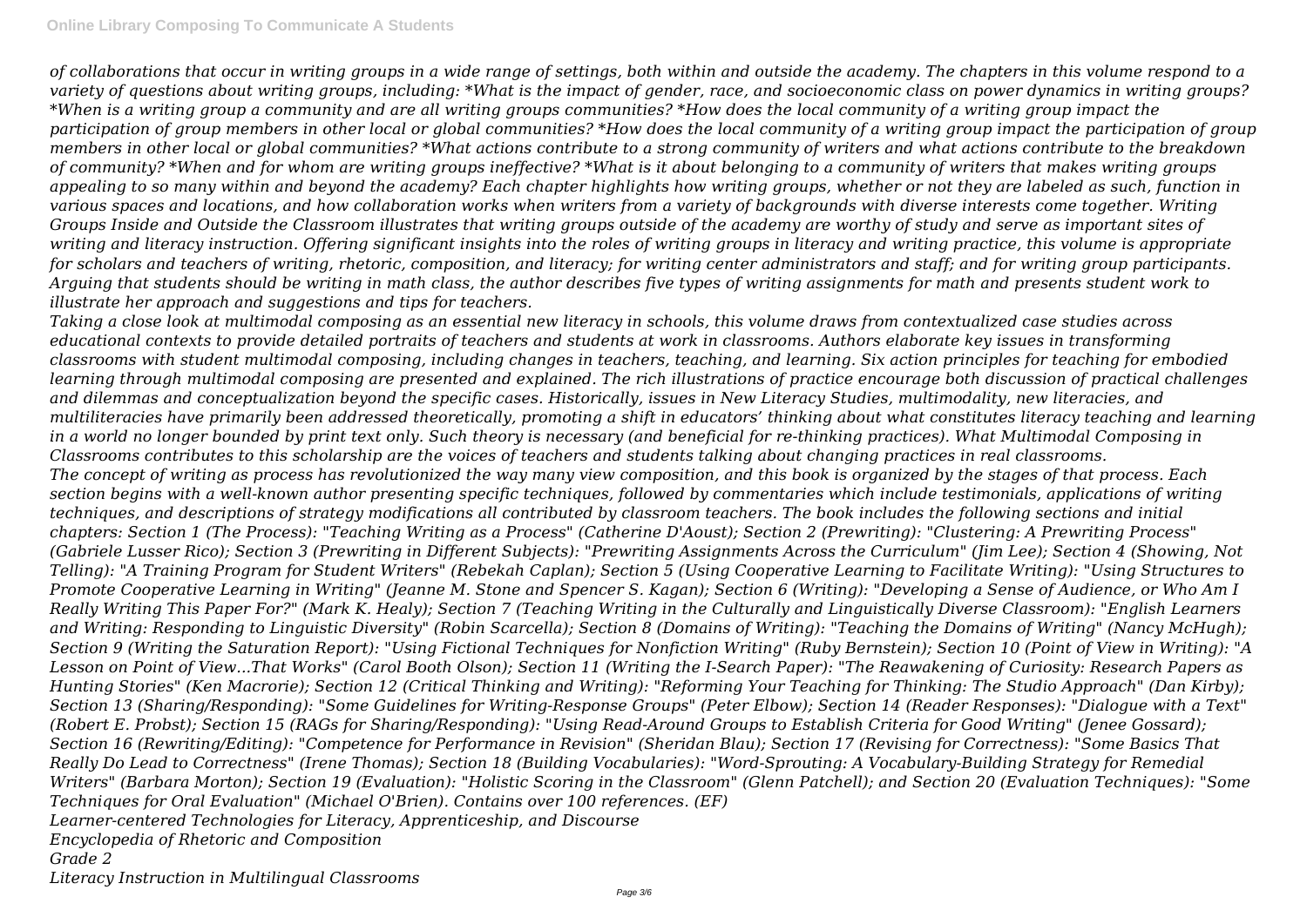### *Current Index to Journals in Education, Semi-Annual Cumulation, July-December, 1977 Writing to Communicate*

"The Oxford Handbook on Deaf Studies Series began in 2010 with it first volume. The series presents state- of-the art information across an array of topics pertinent to deaf individuals and deaf learners, such as cognition attention, memory, learning, and language. The present handbook, The Oxford Handbook on Deaf Studies in Literacy, is the 5th in this series, rounding out the topics with the most up-to-date information on literacy learning and hard of hearing learners (DHH)"--

As the amount of curriculum in today' sclassrooms expands and teaching time seems to shrink, teachers are looking for ways to integrate content area and writing instruction. In this revised and expanded edition of Writing Curriculum, Shelley Peterson shows teachers how to weave writing and content area instruction together in their classrooms. The author provides practical and helpful ideas for classroom teachers and content-area specialist incorporate writer' sworkshop while teaching in their subject area. New features in this second edition include: • Websites that can be used to teach writing (e.g., wiki's weblogs, and digital storytelling) • Examples from classrooms that show how science, social studies, health, and mathematics teachers can also be teachers of poetry, narrative, and non-narrative writing • New assessment scoring guides • Information on working with struggli and supporting English Language Learners • Graphic organizers, templates, and mini-lessons that engage students in learning

As college classrooms have become more linguistically diverse, the work of ESOL professionals has expanded to include research on the experiences of multilingual learners not only in ESOL courses but also in courses across curriculum. At the same time that ESOL professionals are trying to understand the academic challenges that learners face beyond ESOL courses, faculty across the disciplines are trying to meet the challenge of teaching stud linguistic backgrounds. Crossing the Curriculum: Multilingual Learners in College Classrooms responds to these issues and concerns by capturing the complex and content-specific nature of students' and teachers' experiences providing a nuanced understanding of how multilingual students' learning can be fostered and sustained. Crossing the Curriculum: Multilingual Learners in College Classrooms is unique in bringing together the perspectives o students and teachers. These multiple lenses allow for a richly layered picture of how students and teachers actually experience college classrooms. Common themes and pedagogical principles resonate across the three distin the book: \*Part One, "Investigating Students' Experiences Across the Curriculum: Through the Eyes of Classroom Researchers," consists of chapters written by ESOL and composition researchers who have investigated multilingual students' experiences in undergraduate courses across the curriculum. \*Part Two, "Learning Across the Curriculum: Through Students' Eyes," consists of chapters written by two multilingual learners who chronicled their expe they crossed the curriculum over time, \*Part Three, "Engaging Students in Learning. Through the Eves of Faculty Across the Curriculum," consists of chapters written by faculty from several academic fields - Anthropology. P Nursing, Literature, Sociology, and Asian American Studies--who discuss their own attempts to address the needs of multilingual learners in their classrooms.

This hands on guide shows elementary school teachers how to create multilingual classroom communities that support every learner's success in reading, writing, and general literacy development. The author provides a practi of key ideas and techniques and describes specific literacy activities that lead to vocabulary and oral English proficiency. Instructional chapters will help teachers create a language-rich classroom environment, scaffold tasks to match students' needs, and use students' language backgrounds as a bridge to literacy learning in English. As with all titles in The Practitioner's Bookshelf Series, this resource includes many user-friendly featu summaries and checklists as well as photographs of linguistically diverse classrooms modeling the types of instructional interactions described in the book.

Handbook of Research on Computer Mediated Communication

Composing to Communicate: A Student's Guide Learning and Teaching for the Digital World Writing in Math Class Forum

Research in Education

*This book can be used as a guide for program design and evaluation, as well as a source of ideas and (re)assurances for those currently engaged in the ongoing pursuit of effective literacy instruction for every reader, every day.*

*Working with educators at all academic levels involved in WAC partnerships, the authors and editors of this collection demonstrate successful models of collaboration between schools and institutions so others can emulate and promote this type of collaboration. This is the second edition of one of the first process-approach writing books written for lower-level students. The Teacher's Manual contains unit overviews, as well as detailed descriptions of each activity, complete with useful teaching tips. The manual contains some additional material that teachers might use to supplement the Student's Book. A complete answer key to the Student's Book is provided. Meeting your students where they are, COMPOSING TO COMMUNICATE: A STUDENT'S GUIDE prepares and engages an increasingly varied first-year composition classroom, in which all students need to achieve the same course outcomes but are not all learning at the same skill level. The fundamental concept behind COMPOSING TO COMMUNICATE: A STUDENT'S GUIDE is that writing is a communication skill grounded in problem solving. The textbook uses accessible language and opportunities for practice to help students conceptualize writing tasks with key communication goals in mind and become more confident, efficient, and effective writers, in college and in their professional lives. Writing project chapters cover evaluations, arguments, narratives, profiles, literary analyses, and researched writing, and include chapters focused on community engagement and vital 21st century literacy skills. Every Part 2 chapter shows real student work in proposal and final draft, and includes an interview with the student writer. This edition has been updated to reflect guidelines from the 2016 MLA HANDBOOK, Eighth Edition. Important Notice: Media content referenced within the product description or the product text may not be available in the ebook version. Protocols for Looking Closely*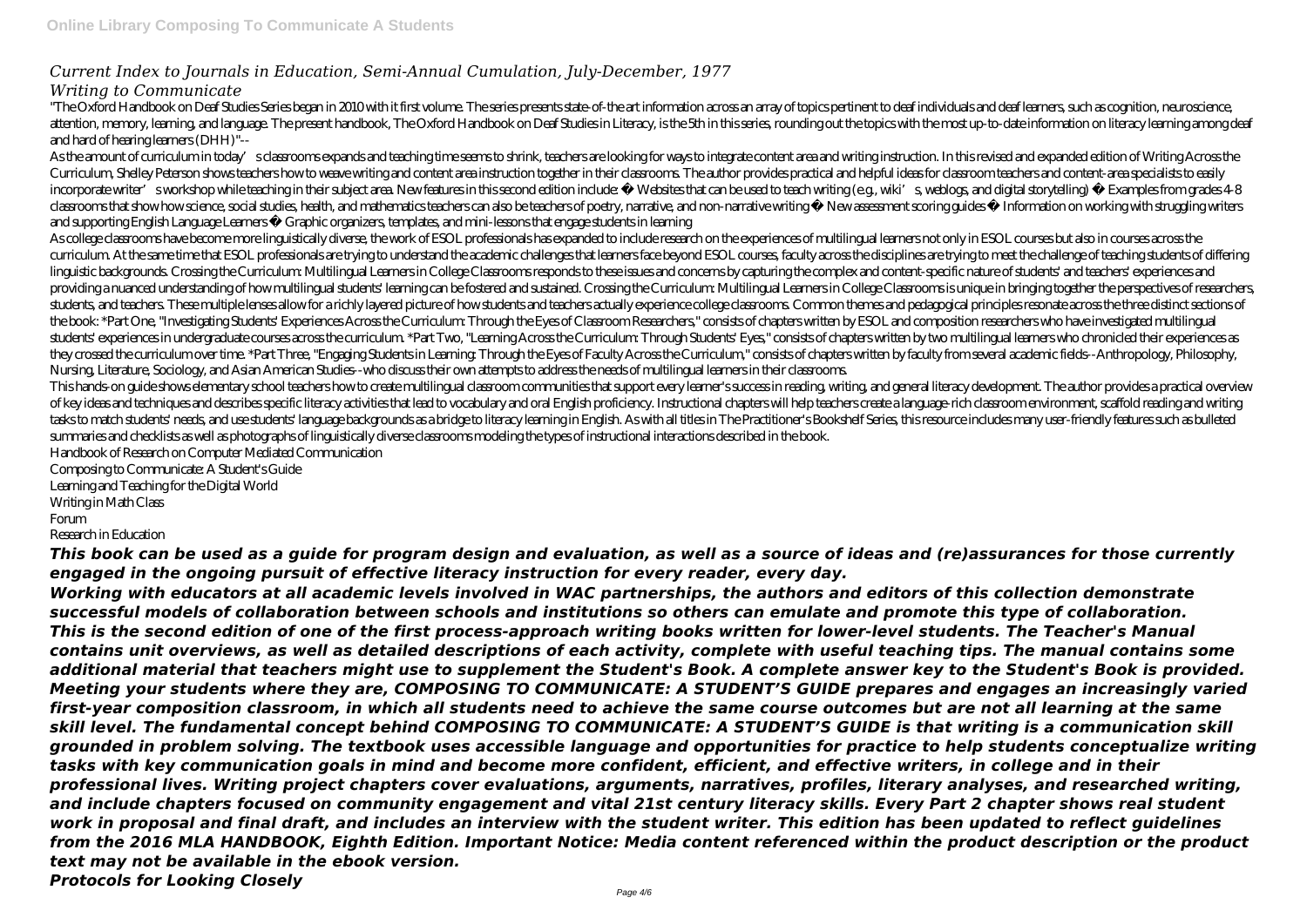## *Paragraphs and Essays Identifying College Graduates' Essential Skills in Writing, Speech and Listening, and Critical Thinking : Final Project Report Learning About Learning Disabilities Engaging English Language Learners in Elementary School Paragraphs*

This study used an iterative Delphi survey process of about 600 faculty, employers, and policymakers to identify writing, speech and listening, and critical thinking skills that college graduates should achieve to become effective employees and citizens (National Education Goal 6). Participants reached a consensus about the importance in critical thinking of the ability to detect: indirect persuasion including the use of leading questions that are biased towards eliciting a preferred response, use of misleading language, use of slanted definitions or comparisons, and instances where irrelevant topics or considerations are brought into an argument to divert attention from the original issue. With regard to effective writing respondents thought that graduates should be able to use active or passive voice where appropriate, use correct grammar, use specific language conventions of their academic discipline, and use language that their audience understands. With regard to speech communication skills respondents reached agreement about the importance of information exchange, conversation management, group communication, and using and understanding spoken English and non-verbal signs. Extensive tables detail the Delphi survey results. (Contains 168 references.) (JB)

With a combined process and product approach. Writing to Communicate puts students on a fast track to clear and effective academic writing. Writing to Communicate 2 quides students from writing simple paragraphs to composing well-organized essays in key rhetorical models. Features Theme-based chapters encourage students to explore ideas. Structure and Mechanics sections develop accuracy. New! Vocabulary Builder sections provide useful language for writing. Abundant and clear models give students solid support. Pair and group assignments promote collaborative learning. Graphic organizers, paragraph checklists, and peer-help worksheets enrich the writing process. New! Bring It All Together review sections provide opportunities for consolidation and assessment. Composing to Communicate: A Student's Guide, 2016 MLA Update

COMPOSING TO COMMUNICATE: A STUDENT'S GUIDE takes a conversational, "how to" approach to show you how writing connects to your academic and career goals. The textbook's jargon-free instruction provides you with accessible strategies that can be applied to all of your college writing tasks. The textbook focuses on teaching you how you can use writing and communicating to solve real problems and address issues that matter to you. It supports this theme by presenting student writing samples that demonstrate how writing for class can be more than just an academic exercise. Learning objectives open each chapter so you can focus on the most important points. The variety of writing projects, readings, and interviews with student writers aim to make your composition course more interesting than you may have imagined it could be. Each student text is packaged with a free Cengage Essential Reference Card to the MLA HANDBOOK, Eighth Edition. Composing to CommunicateComposing to Communicate: A Student's GuideCengage Learning

In Upsetting Composition Commonplaces, Ian Barnard argues that composition still retains the bulk of instructional practices that were theory discredited them. While acknowledging that some of the foundational insights of poststructuralist theory can be difficult to tra especially intransigent tenets that continue to influence the teaching of writing and how students are encouraged to understand writ and textbooks—clarity, intent, voice, ethnography, audience, and objectivity—Barnard looks at the implications of poststructuralist theory for the suggesting some evolutions some evocative suggesting some evocative some ev poststructuralist pedagogical practices, the author focuses on diagnosing the fault lines of composition's refusal of poststructuralism teaching templates. Upsetting Composition Commonplaces addresses the need to more effectively engage in poststructuralist concept voice that will advance the conversation about relations between the theory and teaching of writing. Meeting your students where they are, COMPOSING TO COMMUNICATE: A STUDENT'S GUIDE prepares and engages an increasingly varie which all students need to achieve the same course outcomes but are not all learning at the same skill level. The fundamental concept STUDENT'S GUIDE is that writing is a communication skill grounded in problem solving. The textbook uses accessible language and oppor conceptualize writing tasks with key communication goals in mind and become more confident, efficient, and effective writers, in colled chapters cover evaluations, arguments, narratives, profiles, literary analyses, and researched writing, and include chapters focused on c literacy skills. Every Part 2 chapter shows real student work in proposal and final draft, and includes an interview with the student wi within the product description or the product text may not be available in the ebook version.

With a combined process and product approach, ""Writing to Communicate"" puts students on a fast track to clear and effective acade teaches students to write well-organized paragraphs in key rhetorical modes. Features Theme-based chapters encourage students to  $\epsilon$ provide useful language for writing. Abundant and clear models give students solid support. Pair and group assignments promote collab sections develop accuracy. Paragraph checklists help students to revise their work. ""Bring It All Together"" chapters provide opportunition and assessment. The consolidation and assessment and assessment. And as exception

WAC Partnerships Between Secondary and Postsecondary Institutions

Electronic Collaborators

Resources in Education

Give it a Generous Reading

Writing Groups Inside and Outside the Classroom